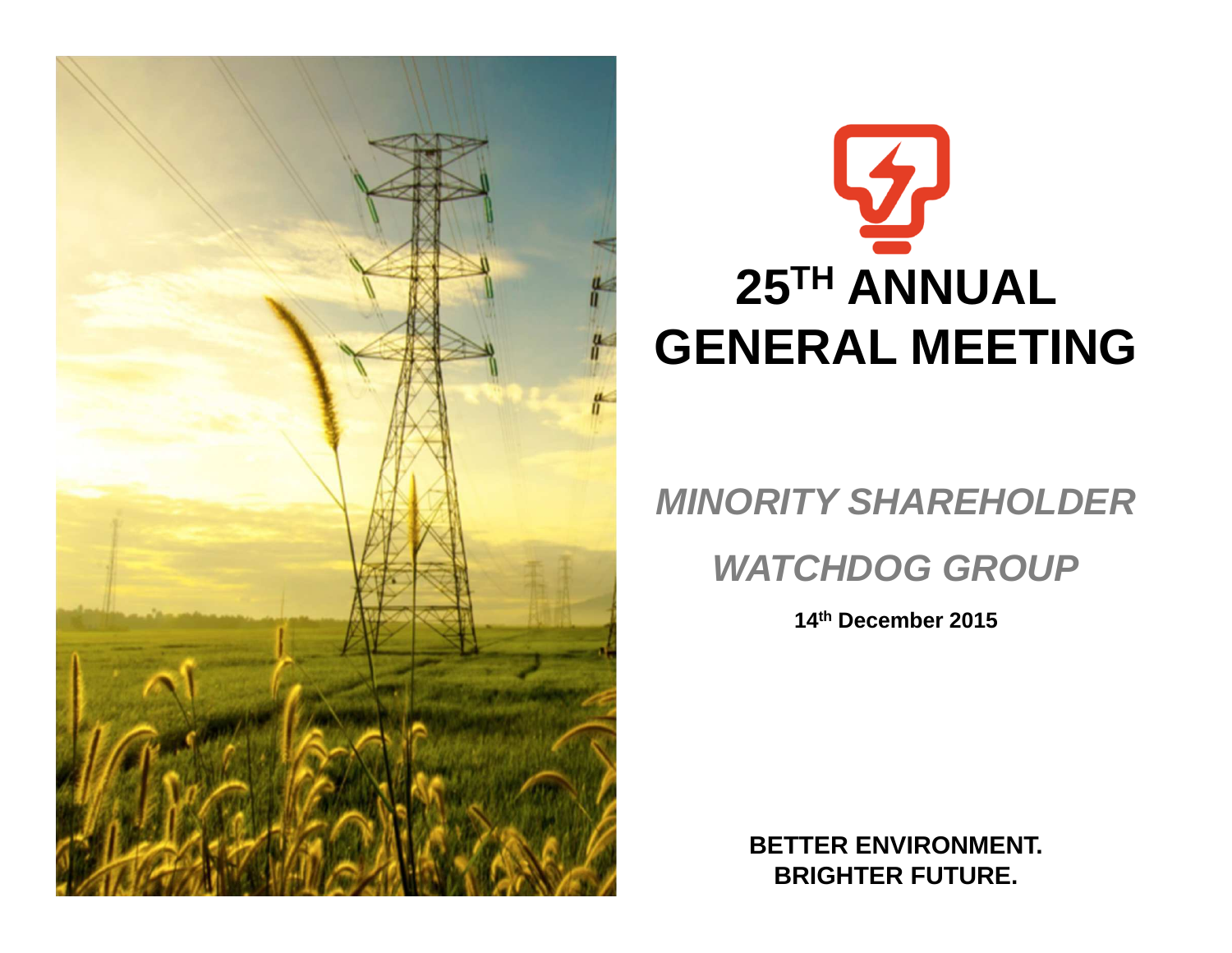# **QUESTIONS FROM SHAREHOLDERS**

# **MINORITY SHAREHOLDER WATCHDOG GROUP (MSWG)**

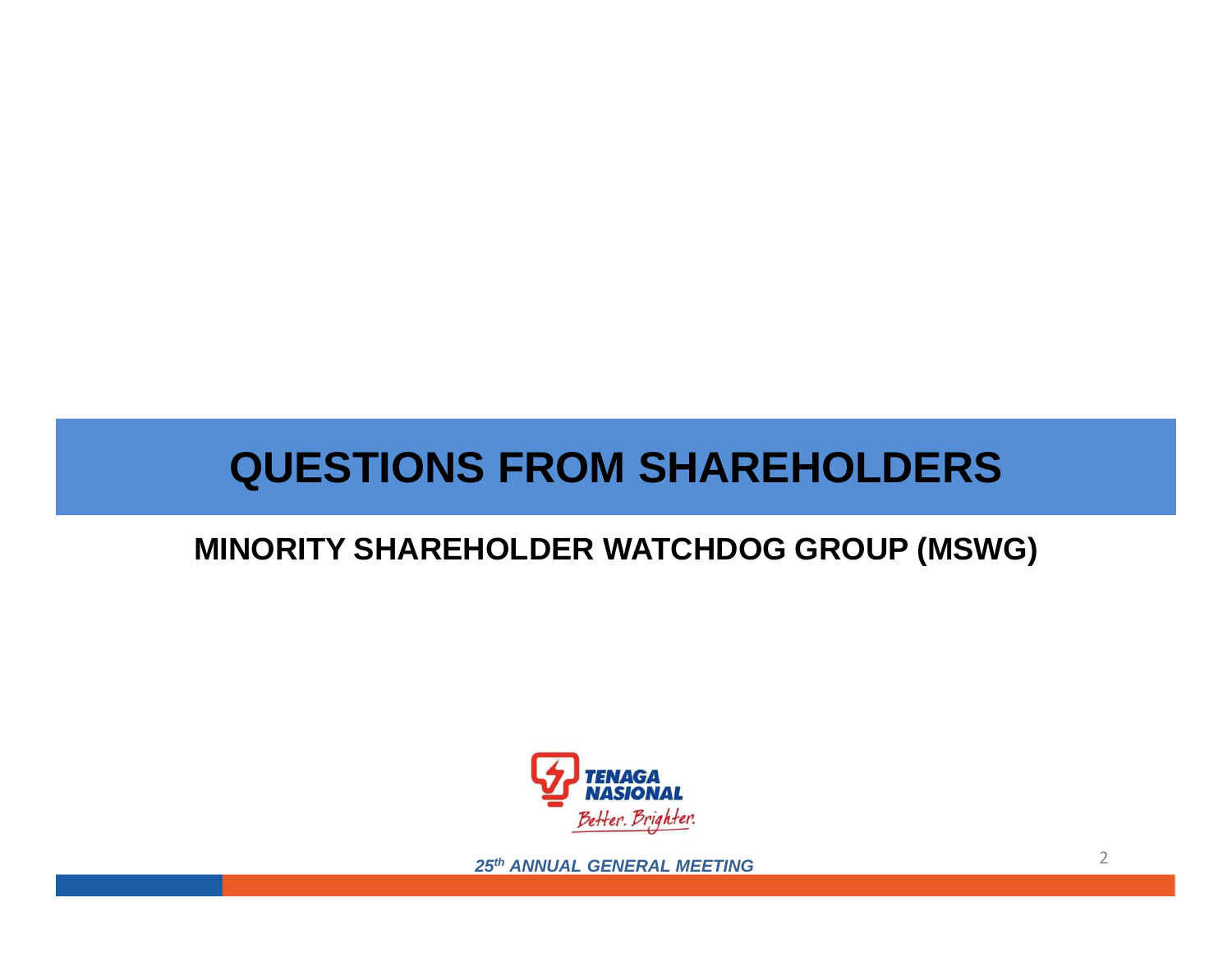# **FINANCIAL RELATED**

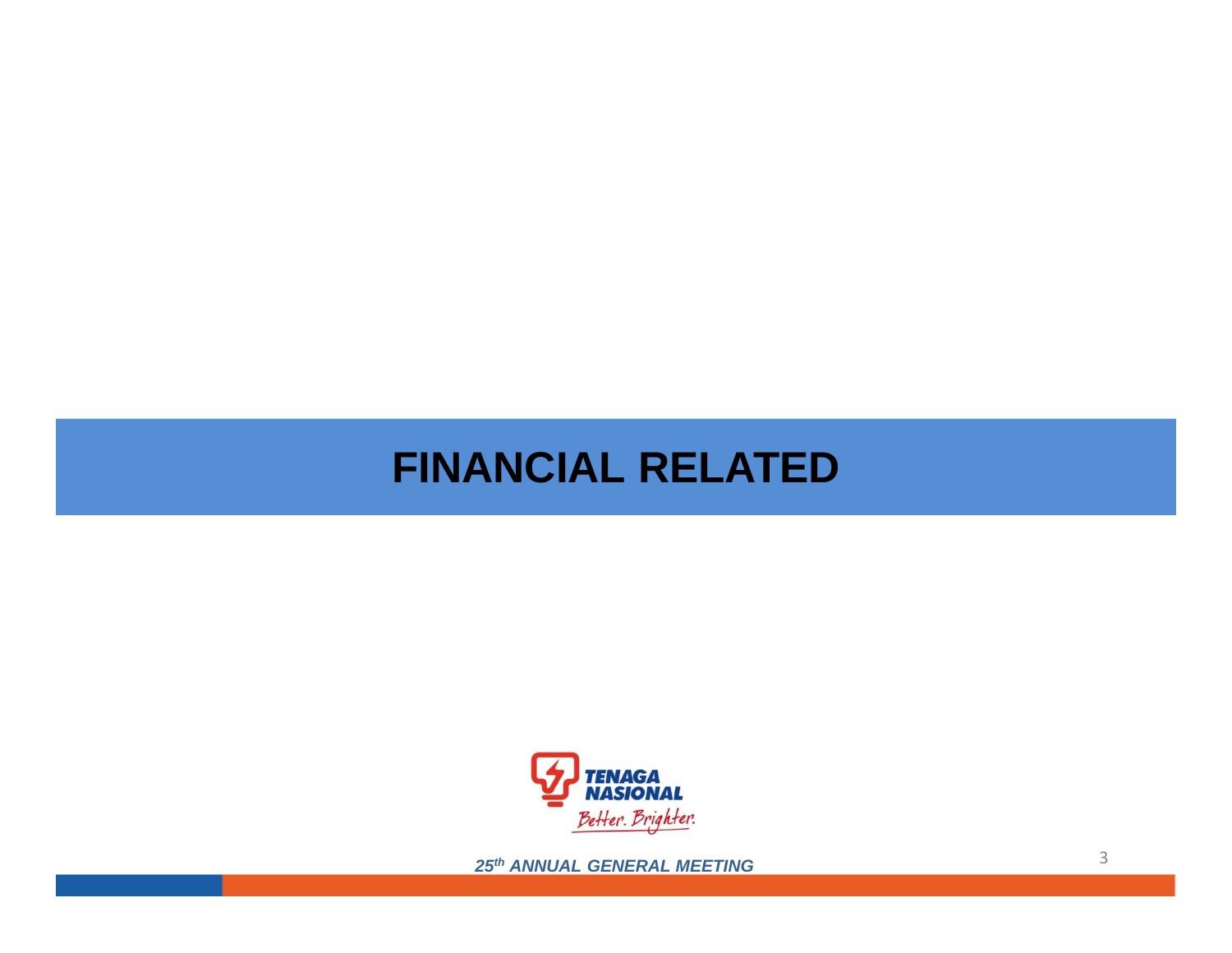



**Tenaga Nasional Berhad on 23 November 2015 received Notices of Additional Assessment for the years of assessment 2013 and 2014 for the sum of RM985,574,533.39 and RM1,082,614,007.13 respectively. Q1**

**a) Please share with shareholders on the additional assessment received and what is the current status of the appeal process?**

- • The additional assessment follows from IRB's decision to disallow TNB's Reinvestment Allowance (RA) claim for the years of assessment <sup>2013</sup> and 2014.
- $\bullet$  TNB had claimed RA for the years of assessment <sup>2013</sup> and <sup>2014</sup> subsequent to IRB's approval dated on<sup>21</sup> Jan 2013, which in principal approved TNB's RA claim.
- $\bullet$  Notwithstanding this approval, vide its letters on <sup>17</sup> June <sup>2015</sup> and <sup>15</sup> Sept 2015, the IRB subsequently reversed its earlier approval on the basis that TNB is not in the business of manufacturing.
- $\bullet$  We are unable to disclose the present status of the appeal at this juncture as it may prejudice the ongoing appeal.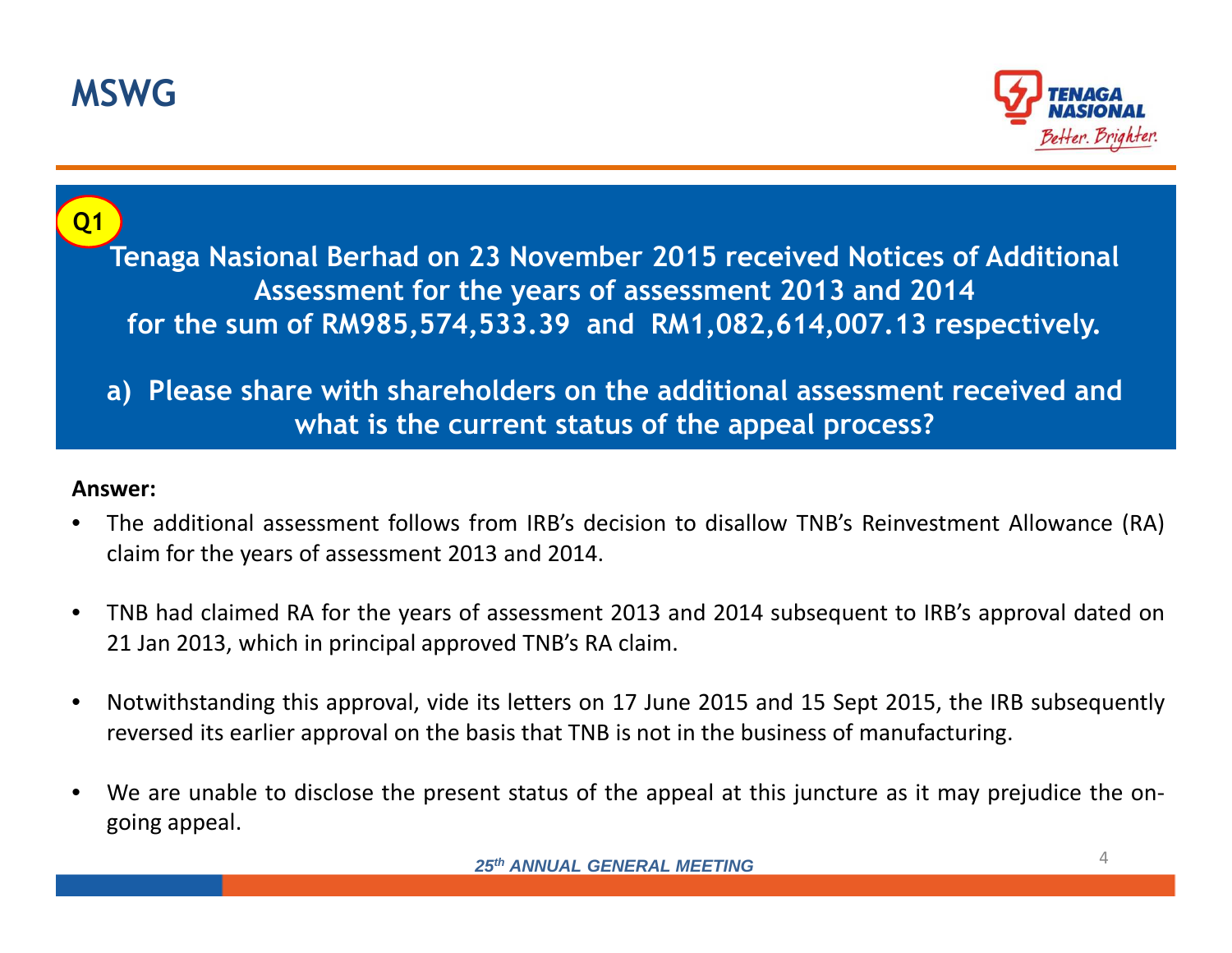



**Tenaga Nasional Berhad on 23 November 2015 received Notices of Additional Assessment for the years of assessment 2013 and 2014 for the sum of RM985,574,533.39 and RM1,082,614,007.13 respectively.b) Would there be any impact to the Group's cash position?Q1***…continued*

#### **Answer:**

Any impact to the Group's cash position will depend on the outcome of the appeal.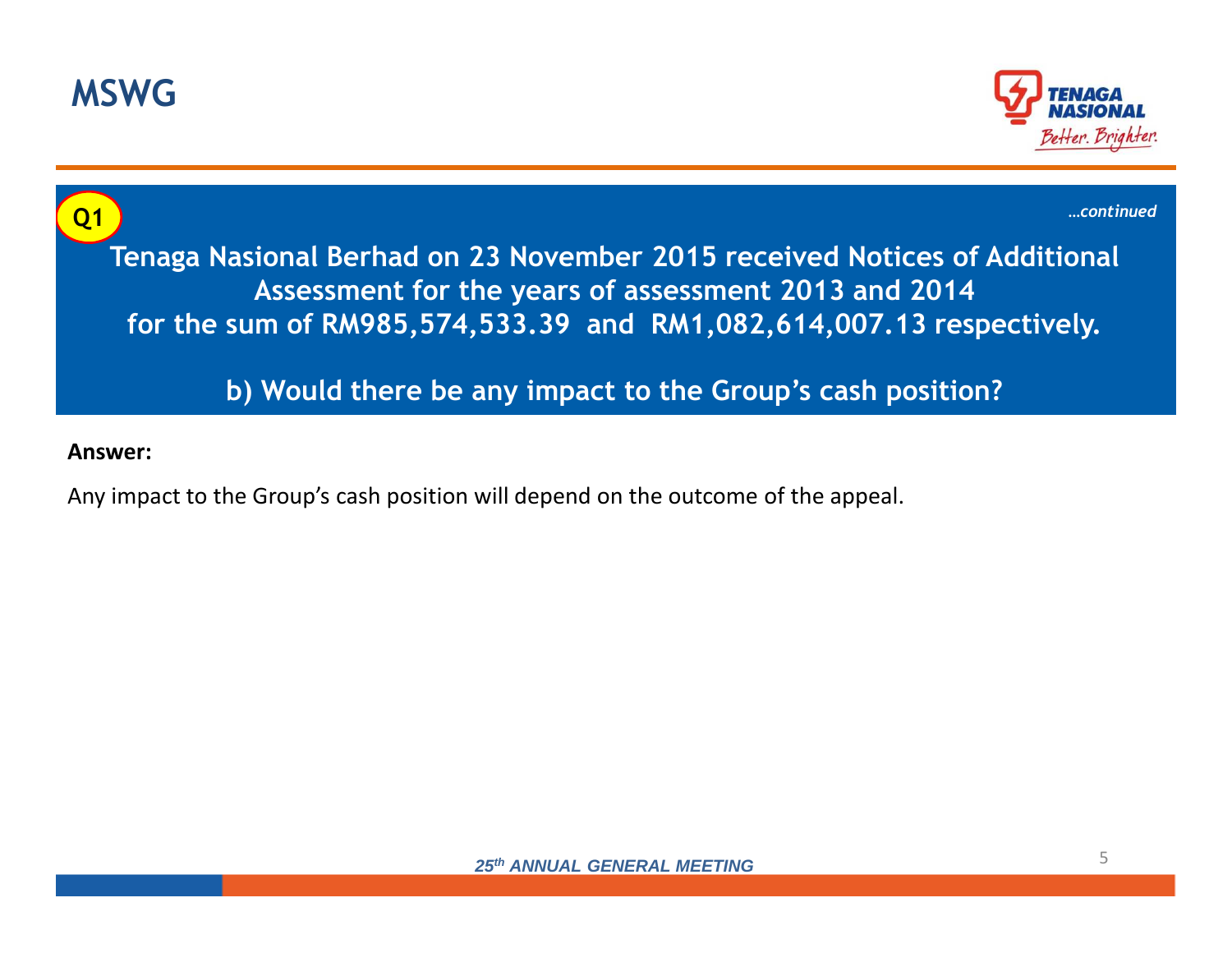



**The Group's financial statement showed that the revenue increased marginally by 1.2% from RM42.8 billion to RM43.3 billion in FY2015.** 

**What is the Group's targeted growth in revenue for the next few years?**

- • Approximately 95% of the Group Revenue is derived from Sales of Electricity in Peninsular Malaysia. Thus, the revenue growth should follow the electricity demand growth in Peninsula.
- $\bullet$  It has been observed in recent years that the electricity demand growth has been at <sup>a</sup> factor of approximately 0.6 of the national Gross Domestic Product (GDP).
- $\bullet$  Thus, for Financial Year 2016, the electricity demand growth is expected to increase in tandem with the projected GDP growth of between 4.0% and 5.0%.
- $\bullet$  The growth is mainly from expansion in the construction, services and manufacturing sectors as mentioned in the Malaysian <sup>2016</sup> budget.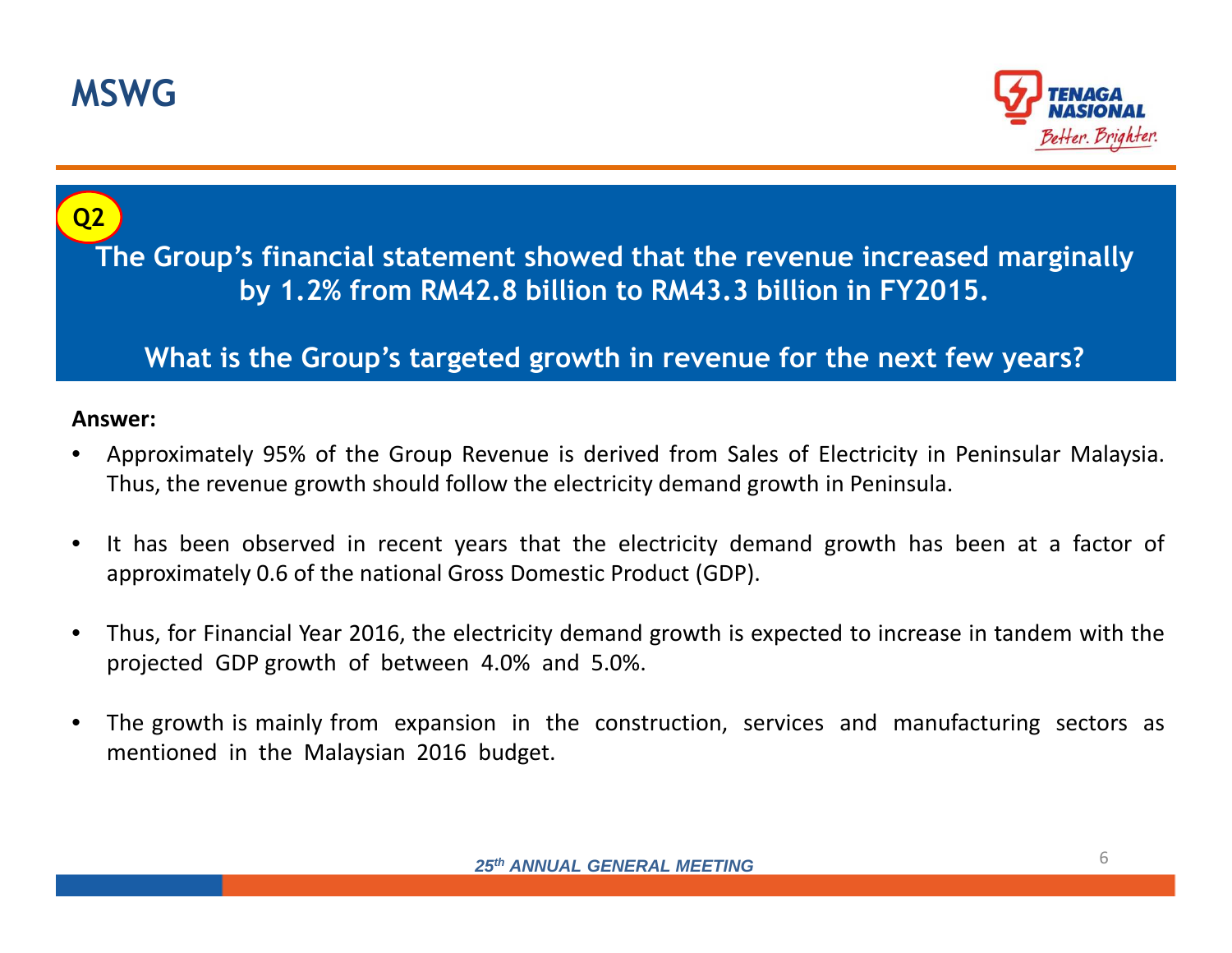



**The Group's financial statement showed that the revenue increased marginally by 1.2% from RM42.8 billion to RM43.3 billion in FY2015. How would the Board plan to increase its revenue source?Q2Answer:***…continued*

- •With the successful implementation of Incentive Based Regulation (IBR) effective  $1<sup>st</sup>$  January 2014, the domestic revenue from Sales of Electricity is expected to remain stable moving forward.
- $\bullet$ Based on TNB 20-Year Strategic Plan, the 2<sup>nd</sup> Phase focused on the creation of new revenue stream, leveraging on TNB's knowledge and competencies in the energy business.
- $\bullet$ During the 2<sup>nd</sup> Phase, we have successfully secured Operations and Maintenance (O&M) contracts in the international market such as in Saudi Arabia, Kuwait and Pakistan.
- $\bullet$  The start of the new Phase will begin in January 2016, whereby TNB will venture into power/energy related investments in the international arena. At the same time, we will continue to look for opportunities towards increasing our market share in the domestic market.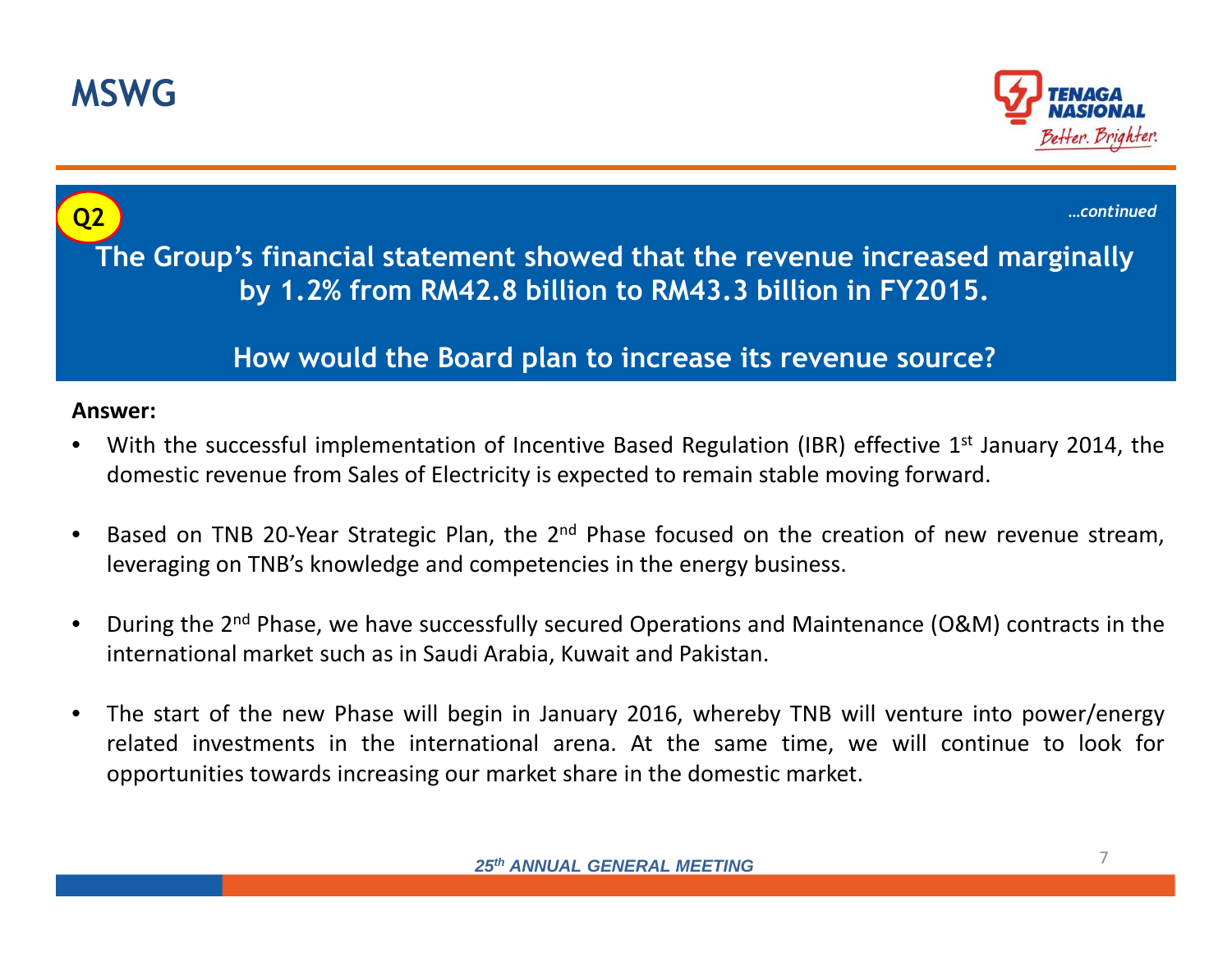



**As reported on page 47 (Strategic Review) of the Annual Report 2015, SESB is currently in the midst of reducing its dependency on fuel subsidies from the government and during the year, continued to do so through lower usage of diesel. This followed the decommissioning of several old power plants.** 

### **How is TNB strategising to phase out the fuel subsidies enjoyed by SESB?**

- • Under the existing electricity tariff structure for Sabah, SESB is not able to recover the fuel costs of Medium Fuel Oil (MFO) and diesel used in generating electricity.
- $\bullet$ The fuel subsidy was given to SESB by the government to recover its fuel costs above.
- • The decision to phase out the fuel subsidies will depend on the government under its subsidy rationalisation plan.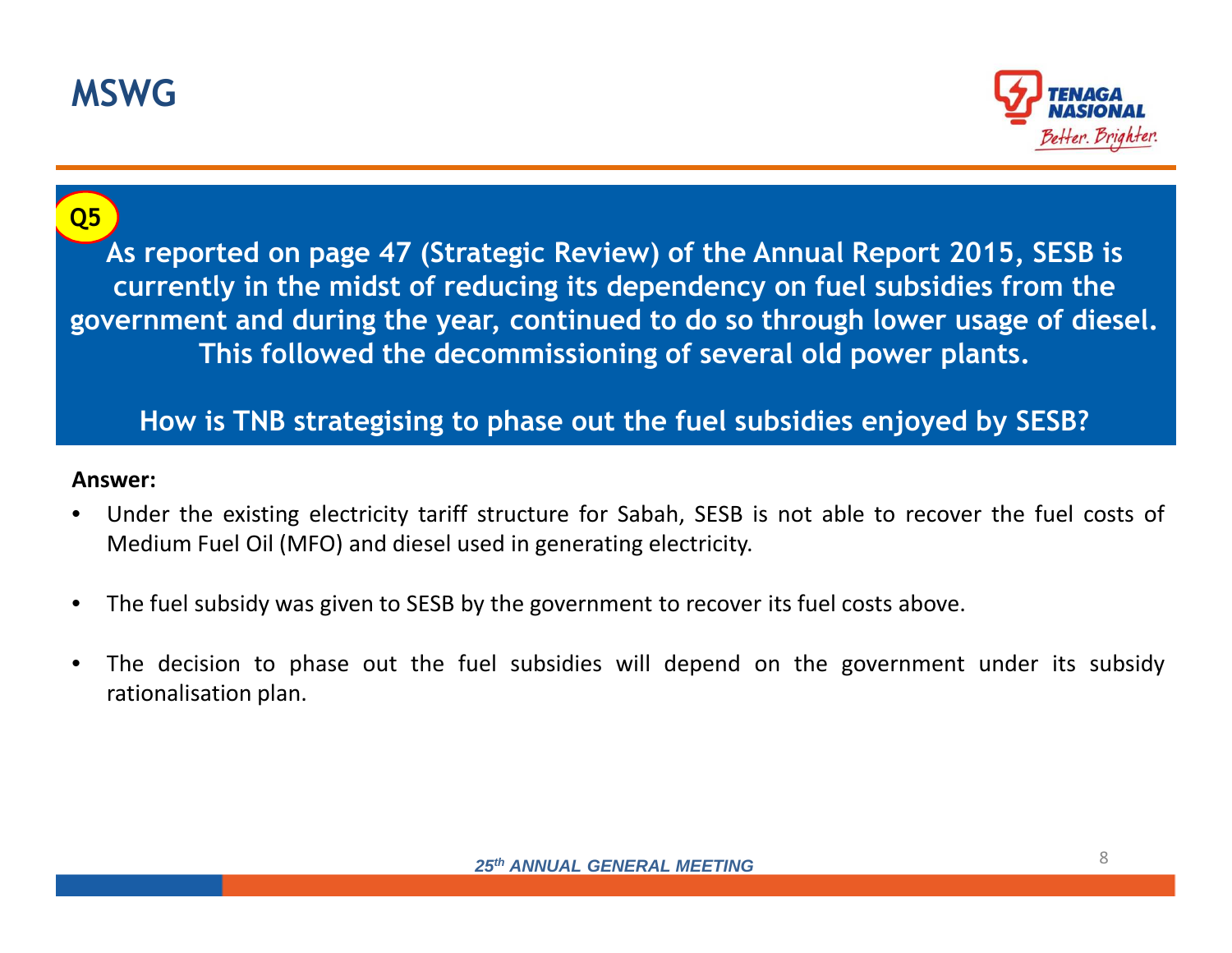



**As reported on page 47 (Strategic Review) of the Annual Report 2015, SESB is currently in the midst of reducing its dependency on fuel subsidies from the government and during the year, continued to do so through lower usage of diesel. This followed the decommissioning of several old power plants. Already recorded a marginal profit of 5.8% in FY2015, would SESB be able Q5***…continued*

# **Answer:**

• Though SESB recorded <sup>a</sup> profit of RM98.605 million in FY2015, the total subsidy received for diesel andMFO from the government was recorded at RM361.0 million.

**to break through if it excluded the subsidies?**

 $\bullet$  Since the subsidy amount is substantial in comparison to the profit , thus SESB will not be able to break through if the subsidies is excluded.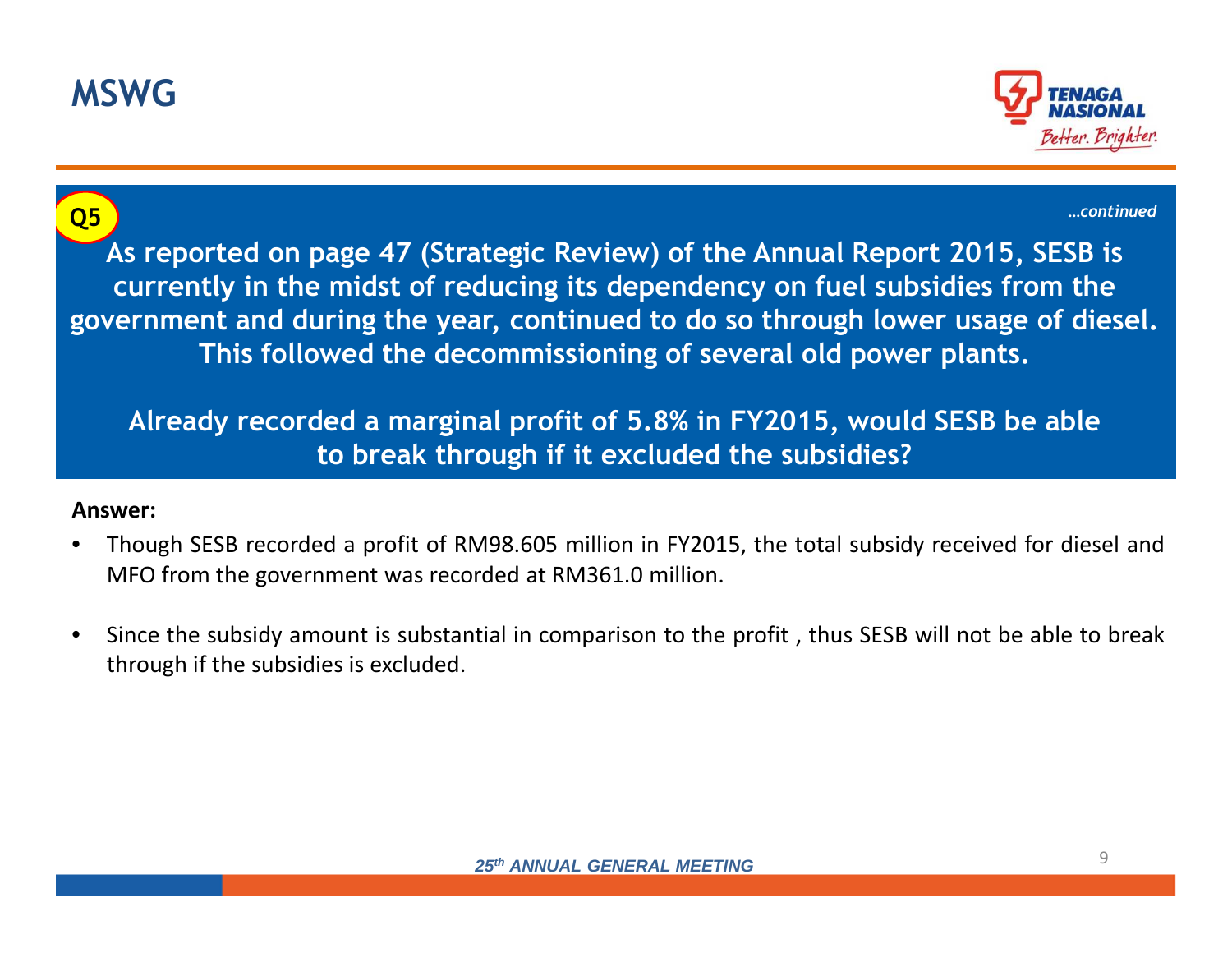



#### **As at 31 August 2015, the trade receivable's impairment losses of the Group stood at RM787.4 million (2014: RM743.8 million). Q6**

## **a) Is the impaired amount recoverable?**

- • In compliance to the accounting standards to meet Critical Accounting Estimates and Judgment, TNBreviews its loans and receivables for objective evidence of impairment at least on quarterly basis.
- • Significant financial difficulties of the debtor, the probability that the debtor will enter bankruptcy, anddefault or significant delay in payments are considered objective evidence that <sup>a</sup> receivable is impaired.
- • The impaired amount was mainly from the Electricity Debtors. The recoverability is as follows:
	- •Individual impairment – RM241.7 million: **Low recoverability**
	- •Collective Impairment of General Electricity Debtors – RM545.7 million: **Partially recoverable**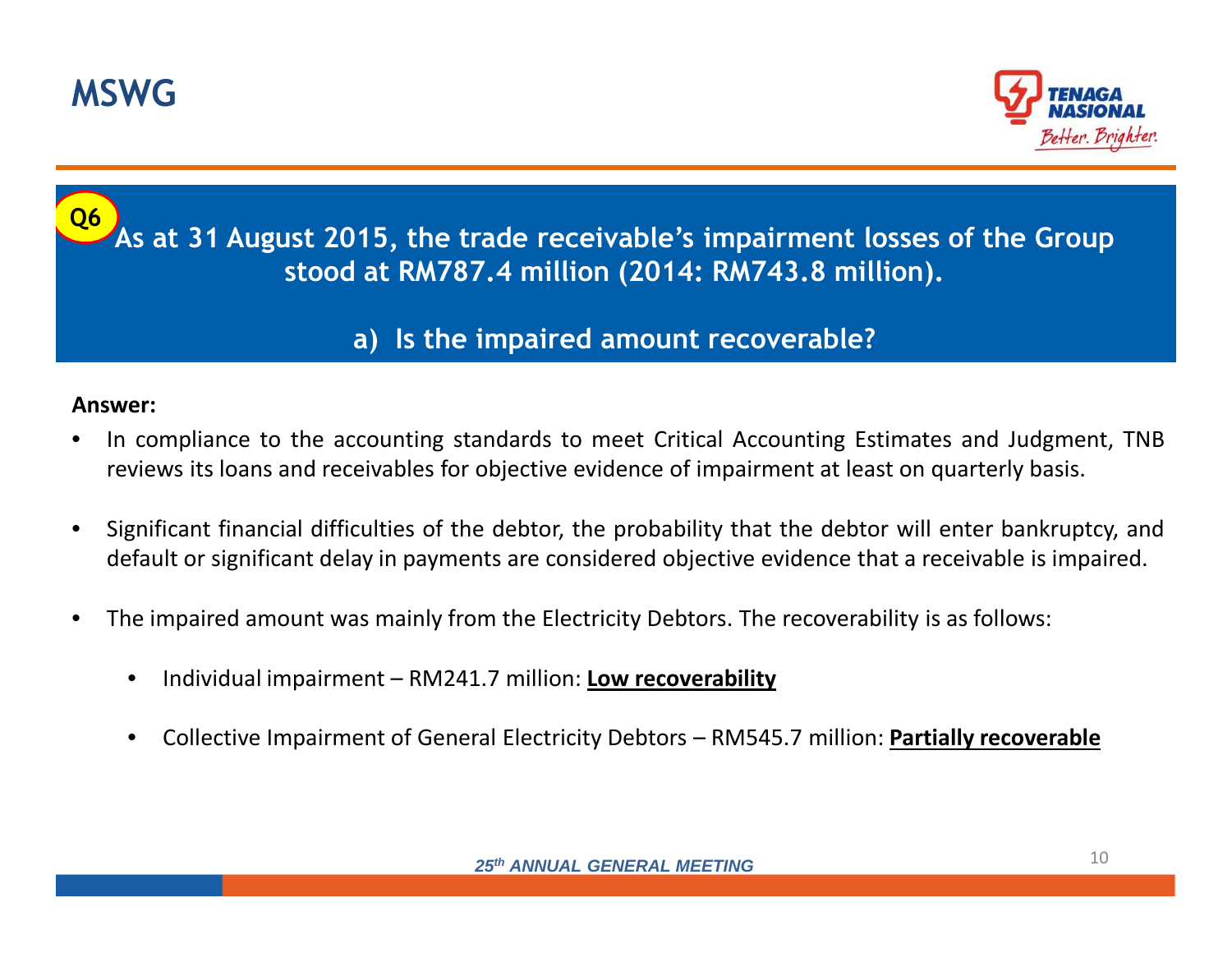





- •Advance Payment Scheme for selected accounts
- $\bullet$ Disconnection upon non-compliance to Advance Payment Scheme / Non-Payment
- •Legal action upon default payment
- • General Electricity Debtors:
	- •Appoint Debt Collecting Agents
	- $\bullet$ Debt reminder call by the Contact Center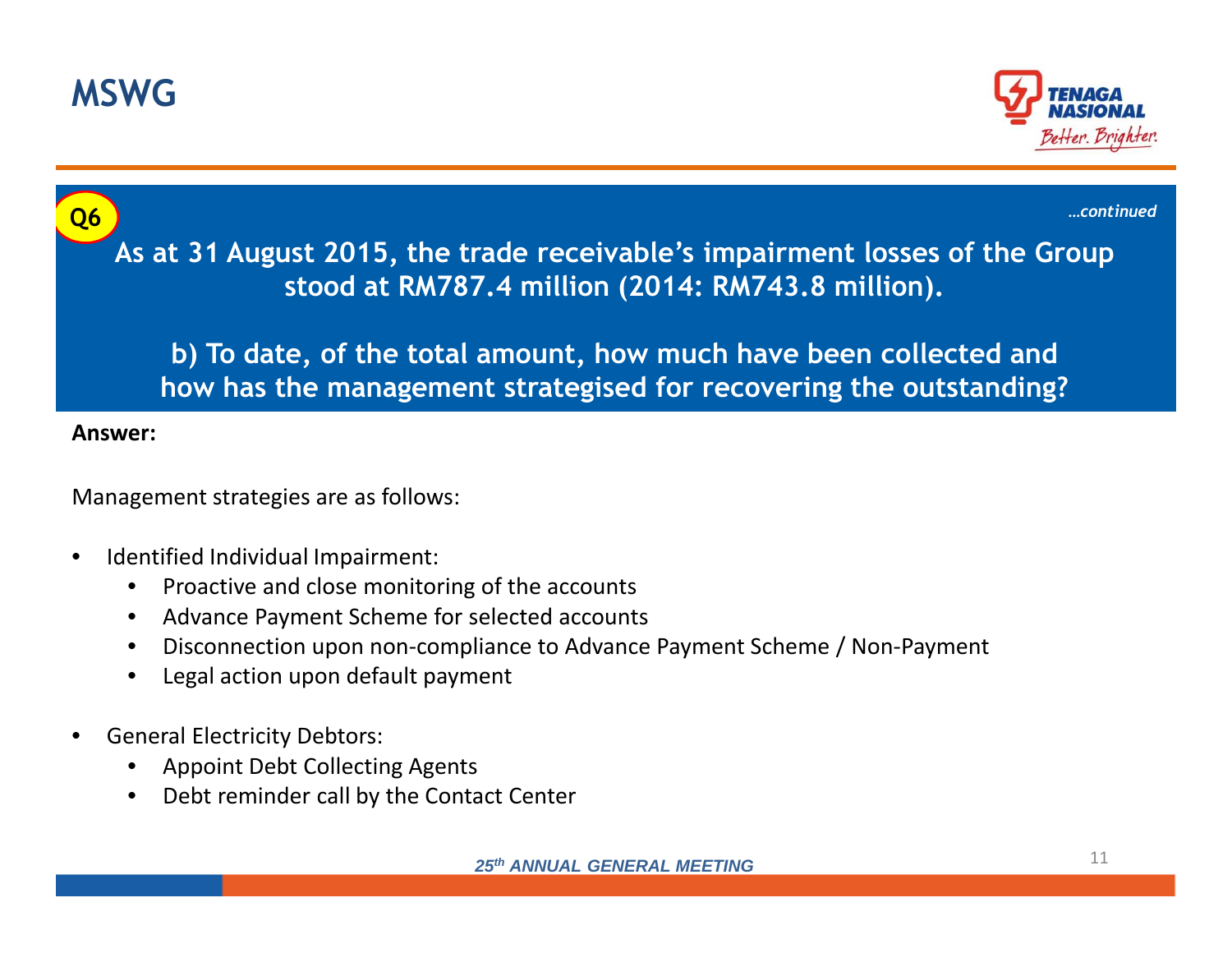# **OPERATIONAL RELATED**

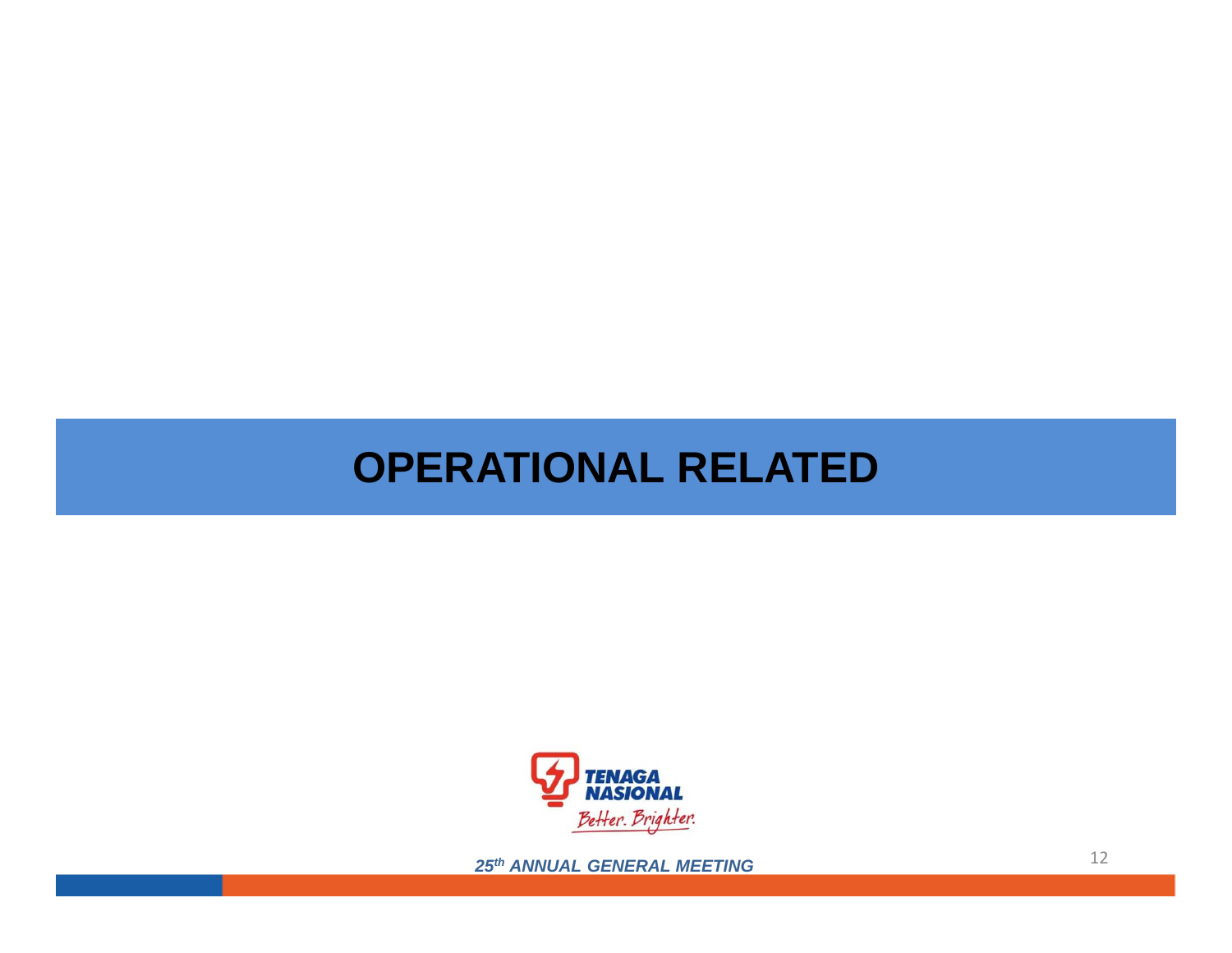



**In driving operational excellence & cost efficiencies, please brief shareholders on the improvements achieved in plant availability, efficiency, inventory and maintenance cost optimisation within three plants in which TNB has piloted the program. Q3**

|                                | <b>Plant Availability</b><br>Improvement<br>(%) | <b>Efficiency</b><br><b>Improvement</b><br>(% ) | Inventory                                                                       | <b>Maintenance</b><br><b>Cost</b>                                 |
|--------------------------------|-------------------------------------------------|-------------------------------------------------|---------------------------------------------------------------------------------|-------------------------------------------------------------------|
| SJ Sultan Azlan Shah, Manjung  | $2 - 3$                                         | 3                                               | Cost of<br>avoidance of<br>RM34 million<br>through<br>inventory<br>optimisation | Target to achieve<br>savings of RM60<br>million by<br>August 2016 |
| SJ Tuanku Jaafar, Port Dickson | $7 - 8$                                         |                                                 |                                                                                 |                                                                   |
| SJ Sg Perak                    |                                                 | N/A                                             |                                                                                 |                                                                   |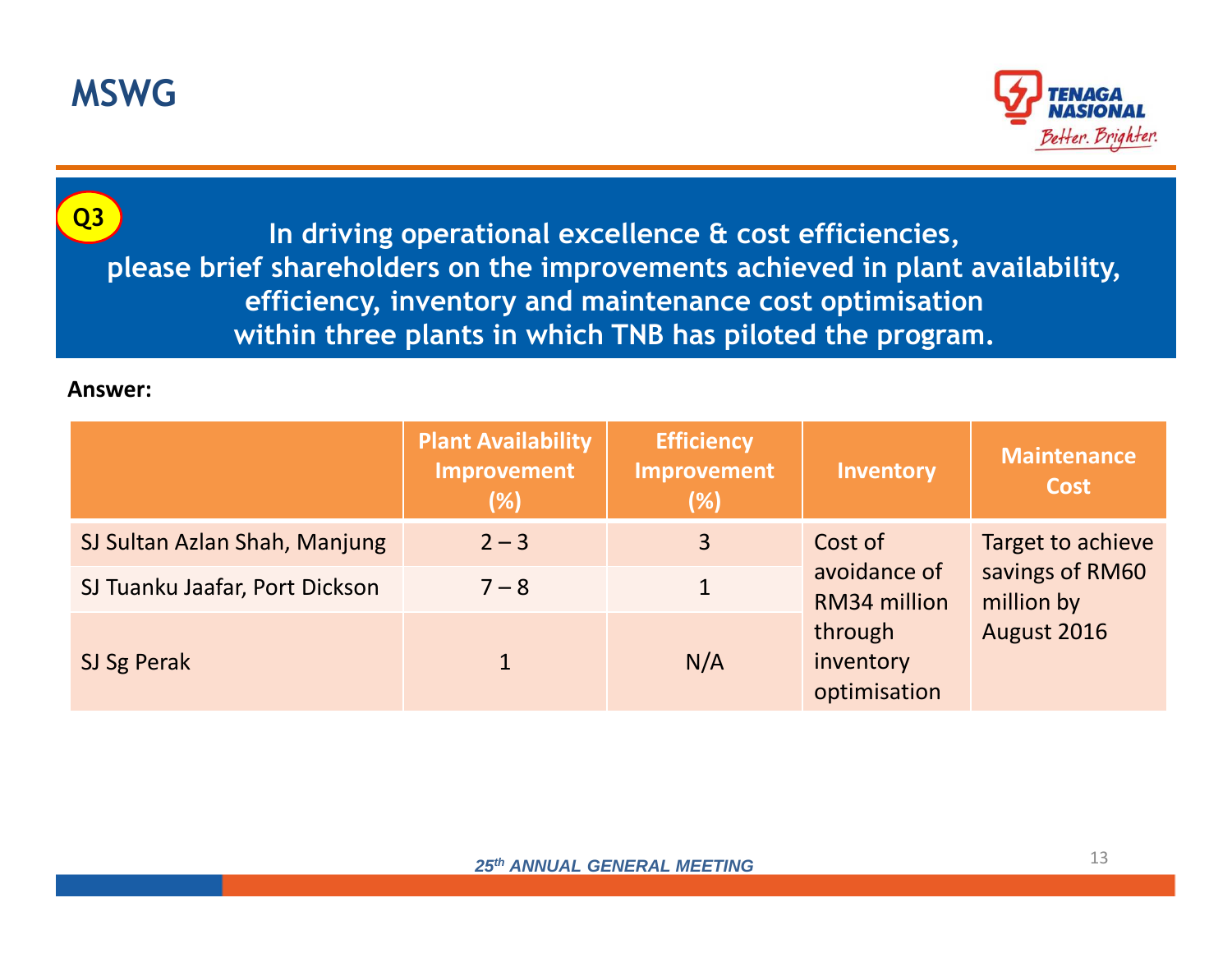



## **To date, how has the acquisition of Integrax created value for TNB?**

## **What is the targeted value creation in the next few years?**

#### **Answer:**

**Q4**

- • TNB has viewed the acquisition as strategic to ensure the security of supply chain integration objective is achieved. This is important as Integrax owns the jetty and coal handling facilities for TNB Janamanjung power plant.
- $\bullet$  In April 2015, TNB Janamanjung has increased its total capacity from 2,100MW to 3,100MW with the commissioning of Manjung 4. The total capacity will further increase by another 1,000MW with the commissioning of Manjung <sup>5</sup> in 2017.
- • Thus, the acquisition is deemed as <sup>a</sup> strategic decision for TNB to ensure the security of coal supply for TNB Janamanjung power plant.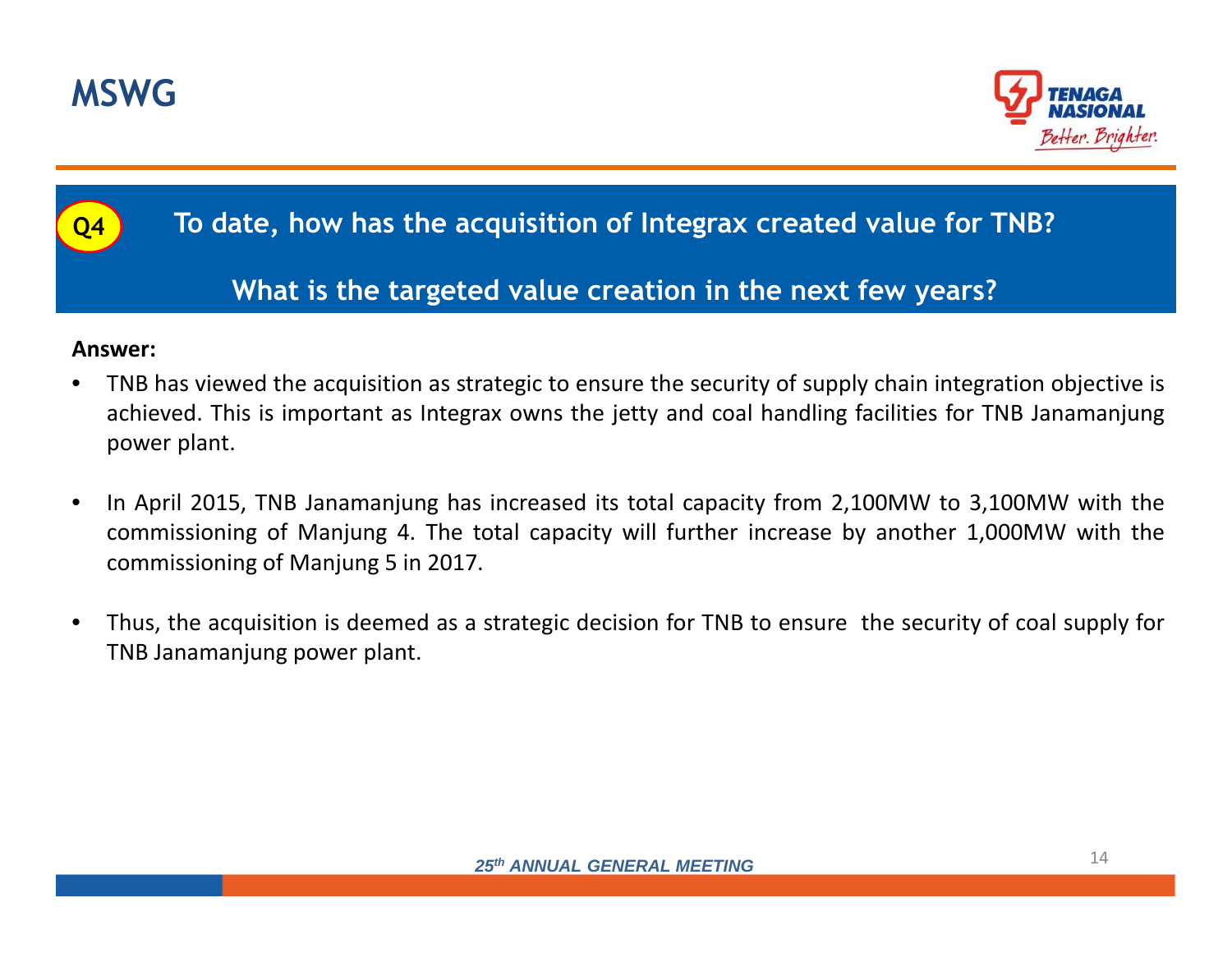



**9) There are some dormant companies (Notes 14, 15 of the Annual Report 2015) under the Group.** 

**What is the Board's plan with regard to the dormant companies and how much does the Group pay annually for holding the companies?**

- • There are two categories of dormant companies:
	- •Companies identified for Winding-Up : Status - ongoing
	- •Companies identified for future investment purpose : Status-quo.
- • Cost to maintain each dormant company is approximately around RM2,000 per annum, mainly for statutory compliance.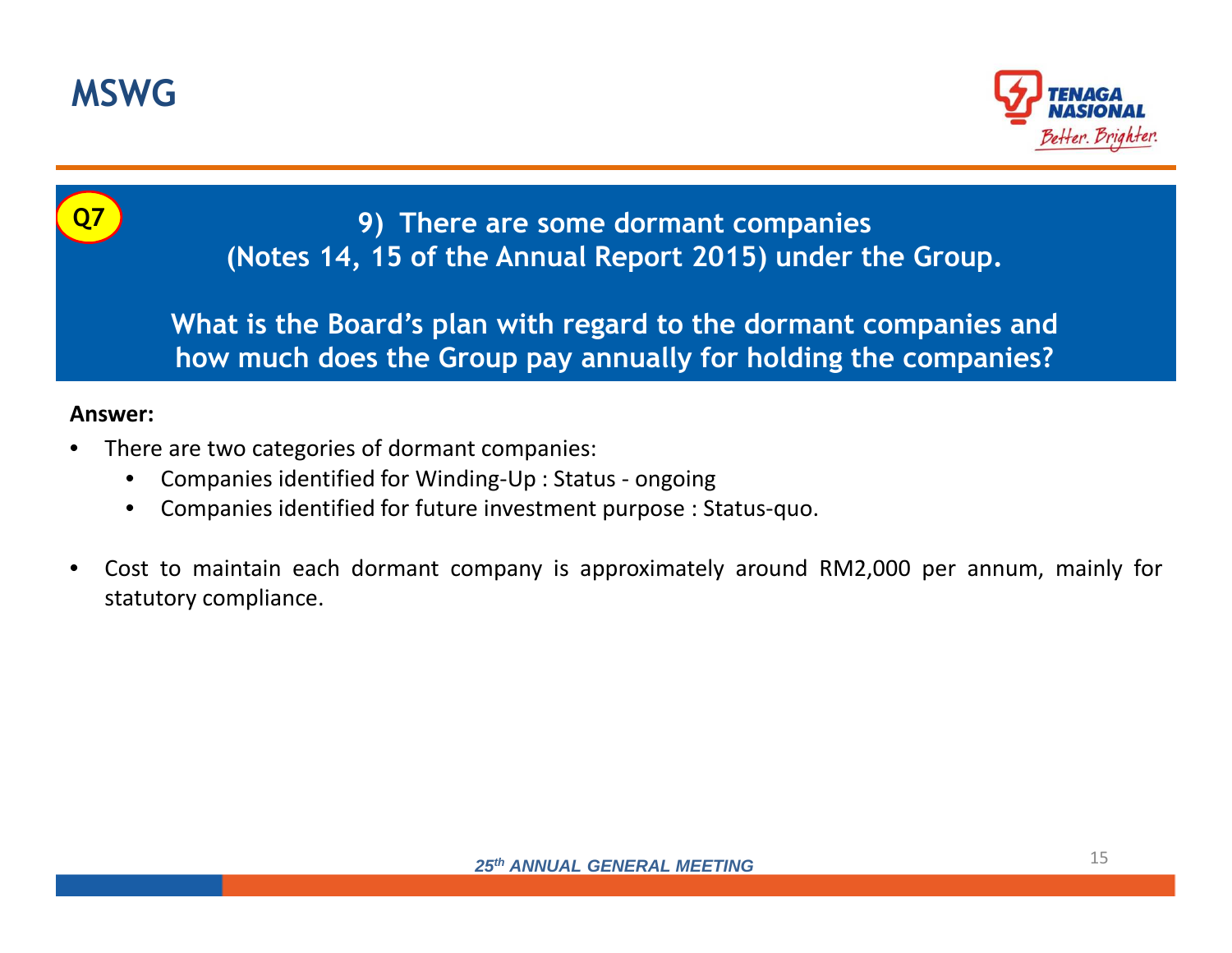# **CORPORATE GOVERNANCE**

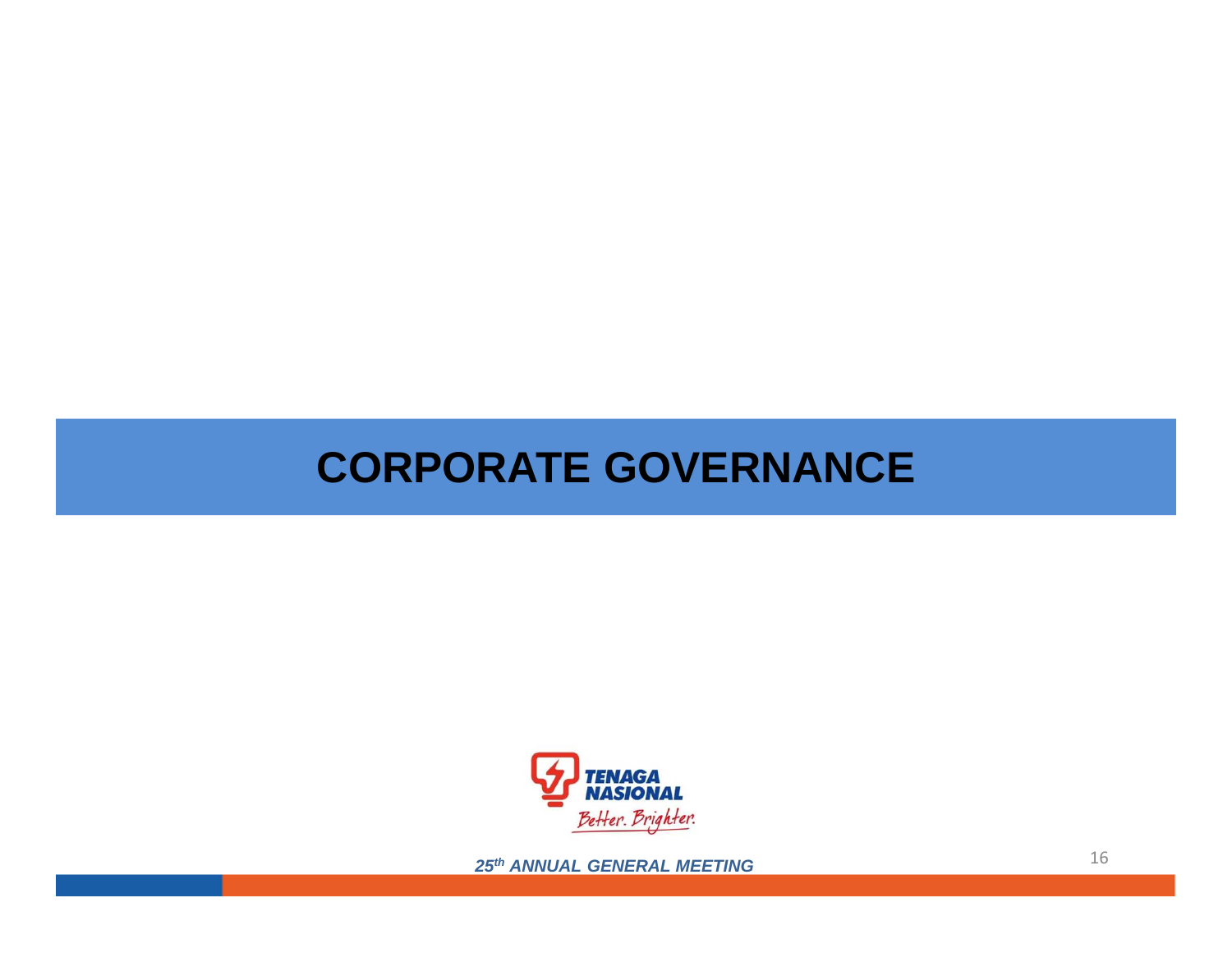



# **MSWG is promoting standards of corporate governance best practices in PLCs. In this regard, we would like the Board to address the following issues:**

## Answer:**Publishing a copy of the Company's Memorandum & Article of Associationon the Company's website.**

- • The Board of Directors took note the suggestion made by MSWG and we support the spirit of transparency and Good Corporate Governance.
- $\bullet$  TNB will consider publishing <sup>a</sup> copy of our Memorandum and Article of Association in the website uponthe Board's deliberation.